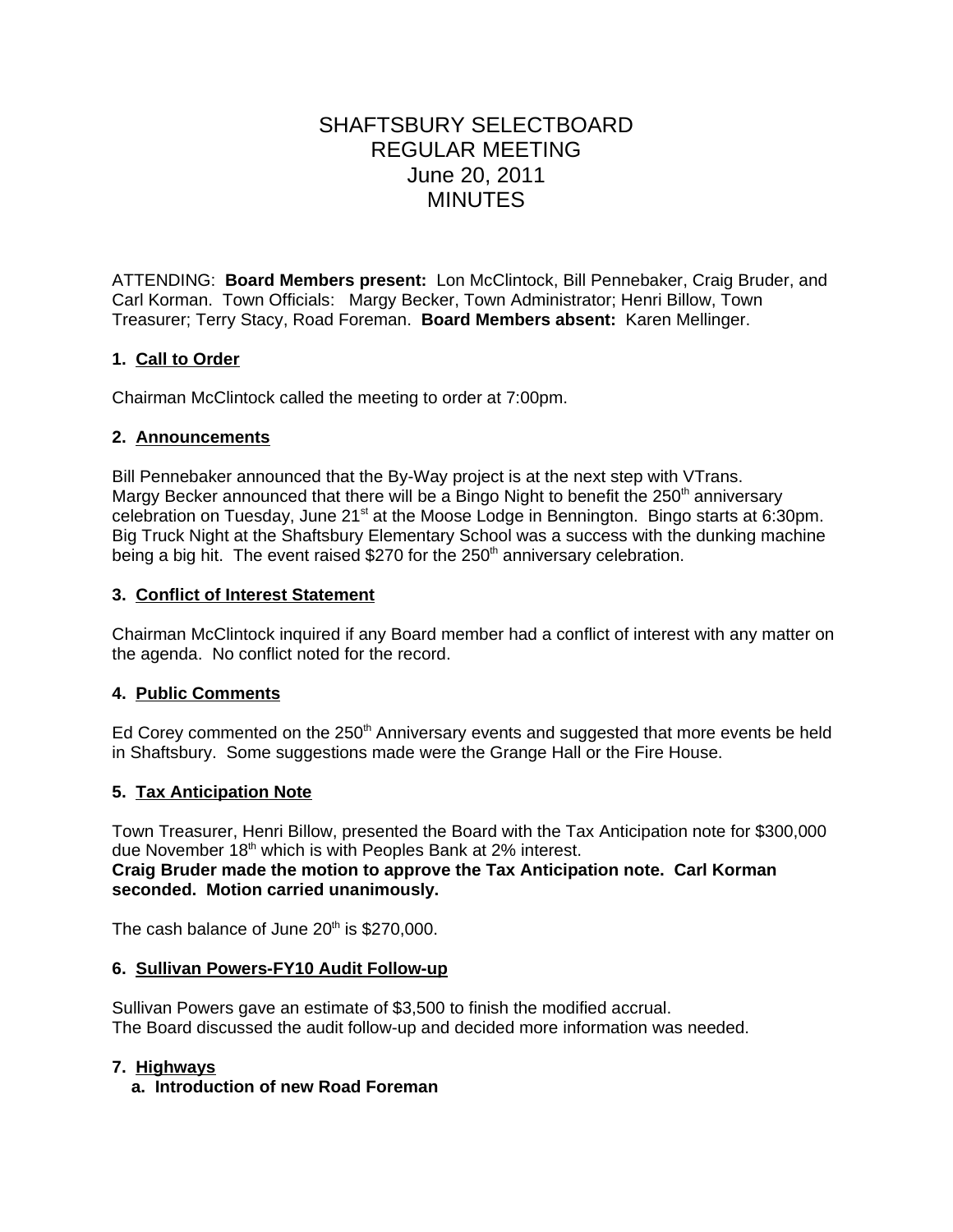Terry Stacy was introduced as the new road foreman for Shaftsbury. Terry Stacy stated that the transition was going well and work was moving along at a good pace.

## **b. Report on Cider Mill Culvert grant award**

The Town received a culvert grant for Cider Mill; funds have not been set aside at this time, but will be set aside for next summer.

## **c. Status report on facilities planning**

 The Facilities Committee went to the landfill to access the site for possible use for parking equipment. The Board discussed the cost of putting in electricity at the site. The Board discussed building a more energy efficient garage with long term benefits. More options for storage and a garage site are being considered.

Road Foreman Terry Stacy discussed buying chloride through Peckham's who is also offering storage. Bids to supply chloride to the town will be put out to bid next fiscal year.

### **8. Rte. 7A-Church Street Intersection-Creation of School Zone**

The School Board is supportive of creating a school zone. Margy Becker will write a letter to Nelson Blanchard requesting a traffic light and this will be forwarded to VTrans, who will do a survey of the area. Margy Becker stated that the cross walk is in a bad spot and should be moved. Alice Miller, State Representative, volunteered to work with Margy Becker on the school zone issue.

## **9. TAM Compost Facility Proposal**

Bill Pennebaker gave an overview of the proposed TAM composting facility and the public hearings that have been held. Bill will be asking the Environmental Issues Committee for their opinion.

Several concerned citizens voiced their concerns with the location of the compost site. Some of the concerns voiced are the location on historical route 7A and possible contamination to water supplies. A main concern with the citizens is odors, birds, rodents, and noise. Some agree that composting is a good thing but a better site should be found for it.

There are more meetings to be held by the DRB and the Environmental Issues Committee will be meeting next Thursday to discuss the compost facility.

## **10. Fuel Bids Awards**

The Board discussed the fuel bids and decided that no bids will be accepted at this time. Fuel bids will go out again in July.

## **11. Personnel Policies and Job Descriptions**

Craig Bruder circulated an updated draft to the Board Members. A copy had been sent to legal for review and suggestions made. Craig Bruder asked the Board Members to review the draft and to send questions to him. The policy will be discussed at the next meeting.

The job description for assistant foreman should be identified as hourly or salary position and should be flexible with experience.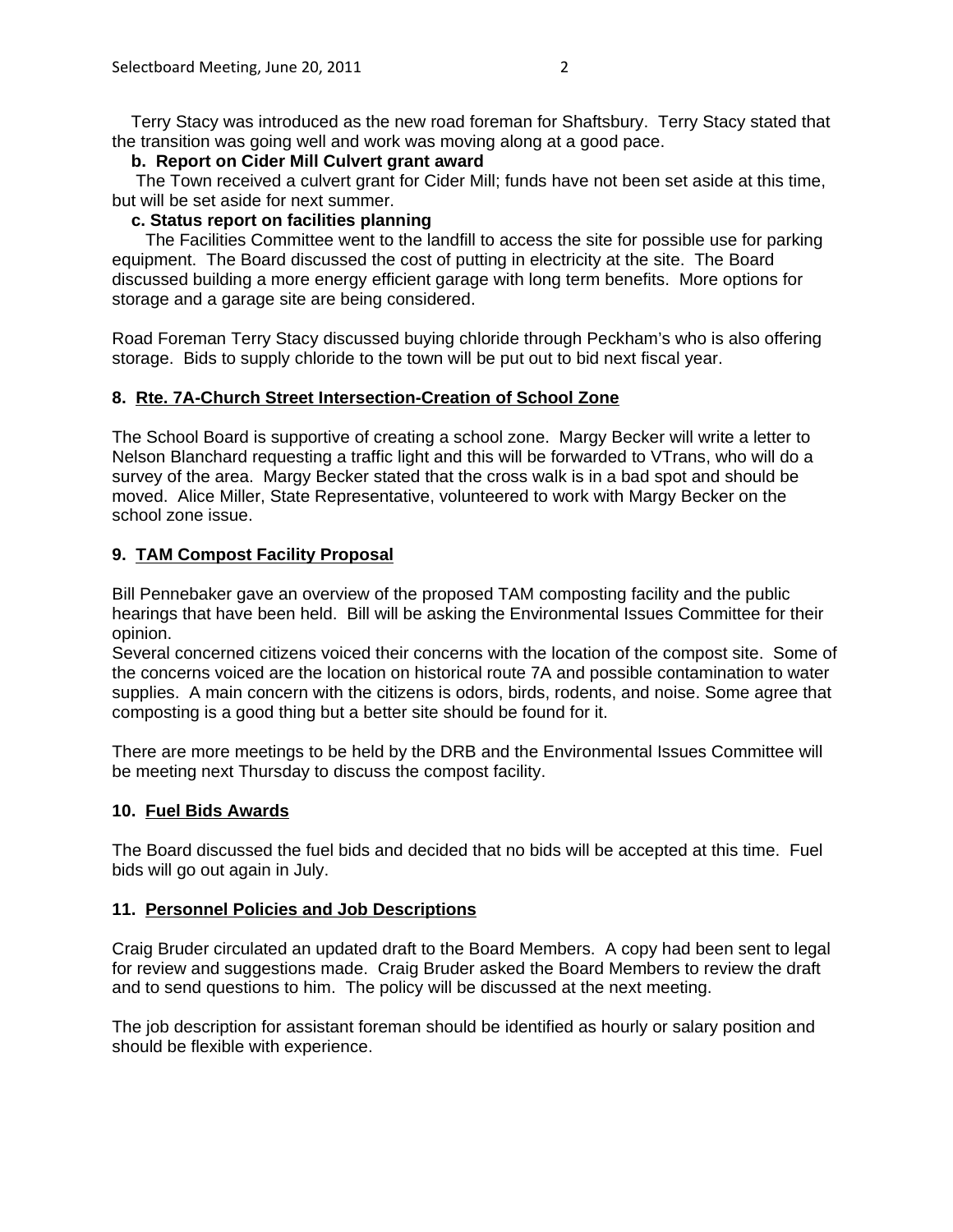The Board discussed the hiring and firing procedures of subordinates; should the Town Administrator and Road Foreman be responsible for both or should the Select Board be involved.

# **12. Town Administrator Report**

The Town Administrator stated that the focus for the past week has been helping the new road foreman with the transition into the job.

There have been tow bids for the capital improvements.

Grant close outs have been done.

The sidewalk project needs to be up and running soon.

The Administrator asked the Board if the cost of living increase will began in July or does performance ratings need to be done. The Board's decision was to start the increase in July.

### **13 Approval of Minutes**

The board accepted minutes for June  $6<sup>th</sup>$  as amended with attached fuel bid figures.

## **14. Approval of Warrants**

PAYROLL WARRANT PR#49 IN THE AMOUNT OF \$7,875.96. **Bill Pennebaker made the motion to approve payroll warrant PR#49 in the amount of \$7,875.96. Craig Bruder seconded. Motion carried unanimously.** 

RETIREMENT WARRANT #W51R IN THE AMOUNT OF \$124.30. **Craig Bruder made the motion to approve retirement warrant #W51R in the amount of \$124.30. Carl Korman seconded. Motion carried unanimously.**

#### CHECK WARRANT #W51 IN THE AMOUNT OF \$8,167.80.

**Bill Pennebaker made the motion to approve check warrant #W51 in the amount of \$ 8,167.80. Motion carried unanimously.**

PAYROLL WARRANT #W50 IN THE AMOUNT OF \$7,409.24.

**Craig Bruder made the motion to approve payroll warrant #W50 in the amount of \$7,409.24. Carl Korman seconded. Motion carried unanimously.**

Warrant 52 was tabled, pending review of modified accrual accounting entries. To be signed by Chair upon clarification from Treasurer.

## **15. Other Business**

Lon McClintock informed the Board that he wished to discuss a civil matter that prematurely disclosed would place the public at a substantial disadvantage.

**Carl Korman made the motion to enter executive session at 9:23pm. Bill Pennebaker seconded. Motion carried unanimously.** 

## **16. Adjournment**

The Selectboard exited Executive Session at 10:07PM. There was no formal action.